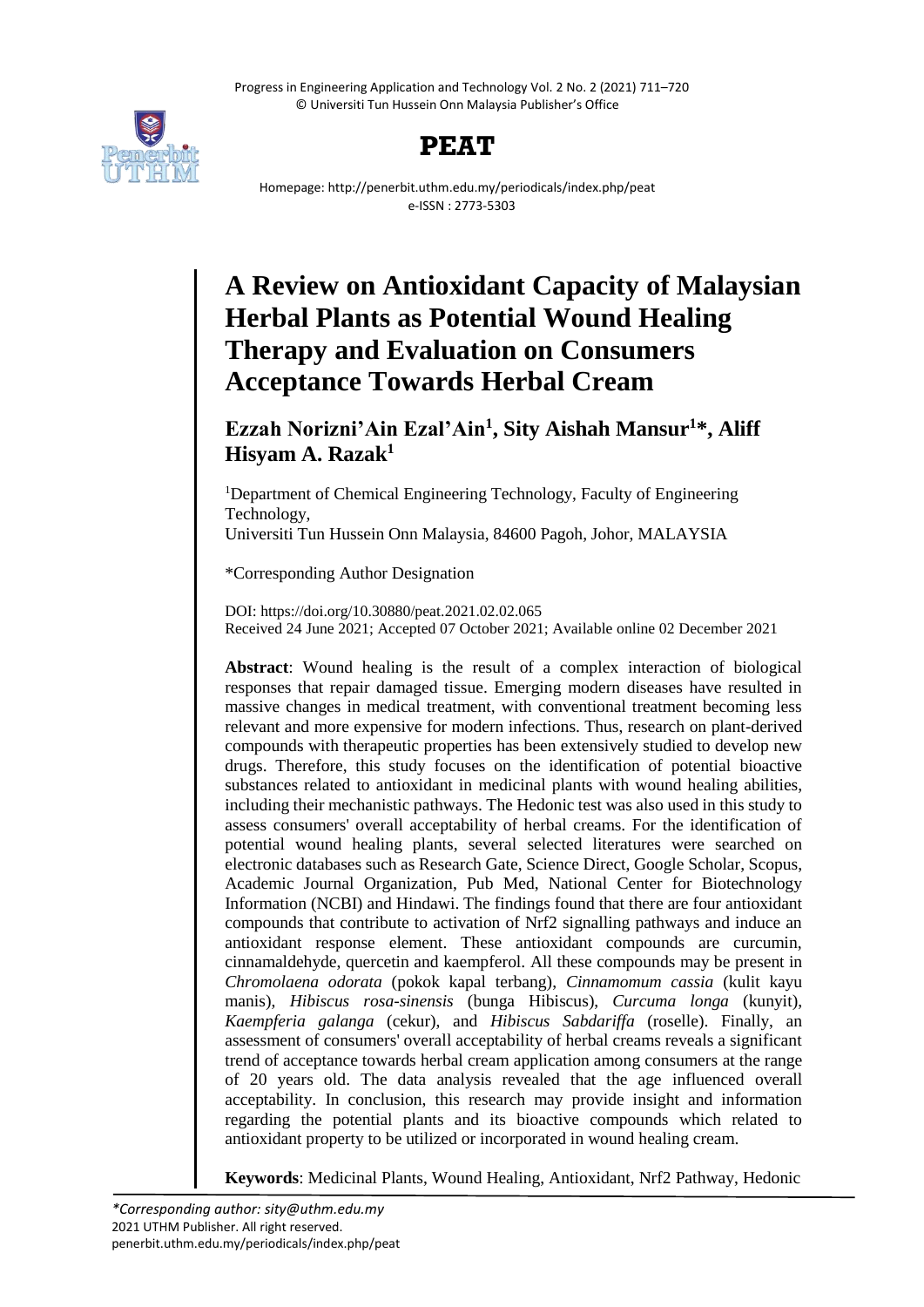#### **1. Introduction**

Wounds are a major source of concern for patients and health care providers all around the world. They not only have a negative influence on patients' physical and emotional health, but they also cost them a lot of money. In 2017, approximately 6 million people worldwide suffer from chronic wounds [1]. The World Health Organization (WHO) formally recognized these global unmet needs, which the Association for the Advancement of Wound Care (AAWC) Global Volunteers strategy has brought to the forefront [2]. Therefore, progressive research on the development of new medication and treatment for wound care improved tremendously. Existing standard wound care consists of wound cleaning, debridement, application of topical antibiotics, and wound dressings. Currently, the research on plantderived medicine for wound healing is extensively studied for its therapeutic properties and the newest fields in biomedical science [1].

Malaysia has been recorded to have abundant resources of medicinal plant that are used for both traditional medicine and beauty products [3]. Traditional medicine has utilized herbal plants as the source of medicine to treat various diseases such as fever, wounds, skin infections, diabetes, burns and insect bites, which have been passed through generations [1,3]. Phytochemical constituents in plant extracts have been reported to have pharmacological effects which is important for drug synthetization [4]. Most of crucial bioactive compounds for wound healing activity is derived from plant secondary metabolite such as alkaloids, flavonoids, terpenes, saponins, tannins, carotenoids, and phenolic compounds [4].

Numerous research and review papers have discussed the potential of phytochemical substances with antibacterial, anti-inflammatory, and antioxidant properties able to promote faster wound healing rates and improved skin health [4]. Therefore, the objective of this study is to identify potential bioactive compound related to antioxidant and its mechanistic pathways towards enhanced wound healing process. The following objective is to evaluate the consumers' overall acceptability towards herbal cream application.

#### **2. Literature review**

Wound is defined as the damage inflict on the normal epithelial structure which cause the break of skin tissue layers. A simple wound can extend from the epidermis layer to the dermis layers, but it can also reach deeper into the subcutaneous tissue, potentially increasing the severity of the damaged cells [5]. Thus, the level of severity of a wound can be categorized into three classes, which are acute, complicated, and chronic [6]. There are four stages in wound healing starting with hemostasis, inflammation, proliferation, and remodelling [7].

According to a previous study, there is a major concern arising during wound healing that involves reactive oxygen species (ROS) and reactive nitrogen species (ROS) [7]. These oxidants are called free radical that helps in molecules signalling pathways for wound healing. During inflammatory stage, oxidants are produced to aid in phagocytosis process and defending broken tissue from germs invasion [7]. However, the burst of respiratory activity through immune cells had cause overproduction of ROS, which lead to oxidative stress [7]. Oxidative stress will cause cells damage on the surrounding tissues, and it is reported to prolong inflammation phases until it become severe [7]. Prolongation of inflammation phase are cause by oxidative stress which could lead severe inflammation and impaired wound healing.

Therefore, the role of natural antioxidant agent is to regulate the oxidative stress by reducing the dangerous free radicals into harmless molecules. There are three potential mechanistic pathways available for antioxidant substances in wound healing process. These mechanisms are further described in the findings of literature study.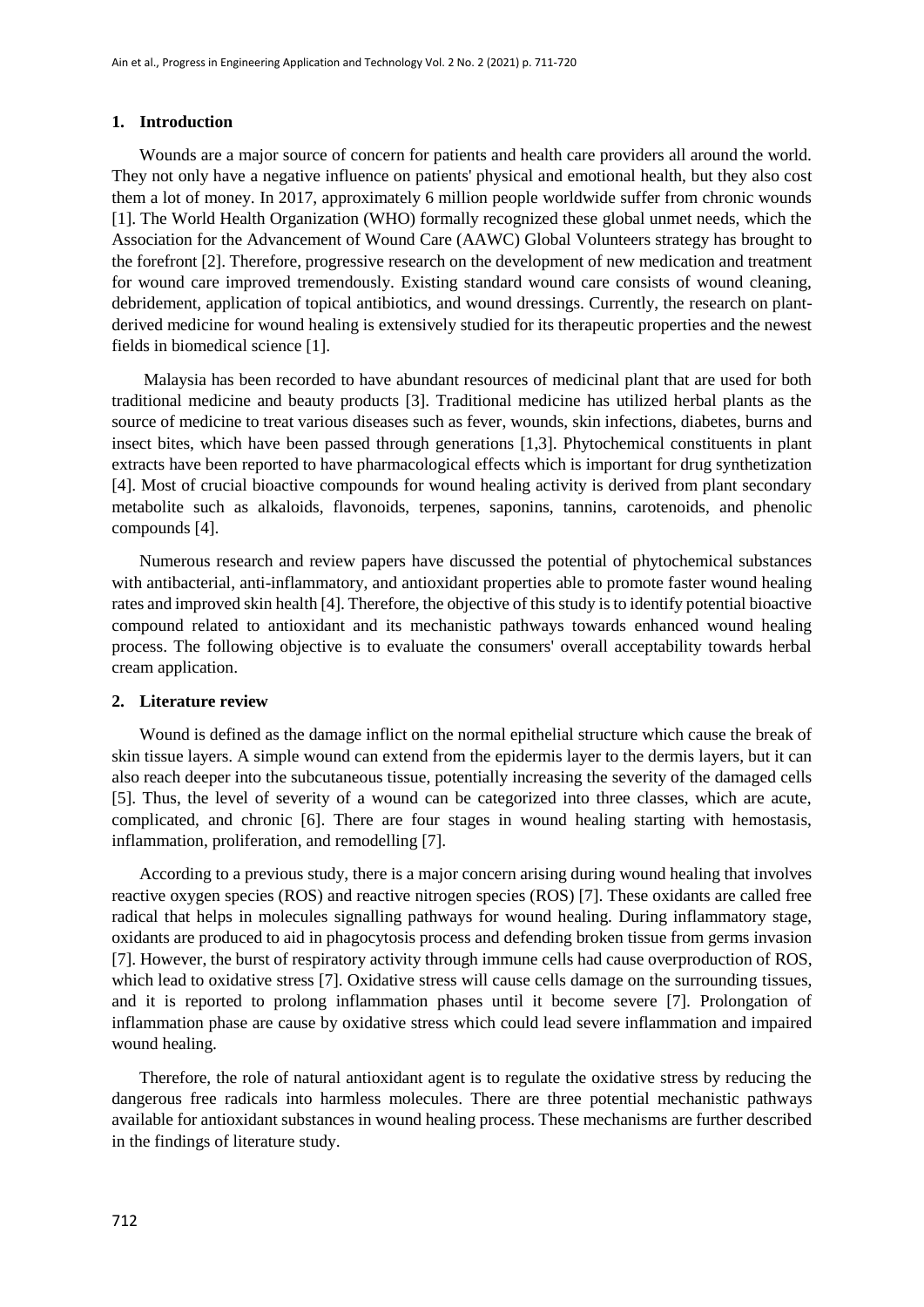#### **3. Methodology**

#### 3.1 Literature/Articles/Research Paper Selection Strategy

The identification of selected literature and articles was searched using electronic databases such as Research Gate, Science Direct, Springer Link, Molecular Diversity Preservation International (MDPI), National Center for Biotechnology Information (NCBI), Frontiers, Hindawi. The Preferred Reporting Items for Systemic Reviews and Meta-Analyses (PRISMA) guidelines are used in this methodology. The total number of hits for the initial search was 116 articles. In this study, 52 articles were selected as eligible resources.

#### 3.2 Data of Hedonic Test

In this study, the raw data of Hedonic test was obtained from the third party for analysis. Therefore, this study did not cover any procedures for collecting the responses and the construction of the questionnaire. According to the received data, there are five sample of creams provided for the sampling. The samples were labelled as; A) *Cocos nucifera* oil (Virgin coconut oil) cream, B) *Cinnamomum cassia* oil (cinnamon) cream, C) *C. odorata* (pokok kapal terbang) cream, D) *Citrus limonum* oil (Lemon) cream and E) *Cananga odorata* (Ylang-Ylang) cream.

There were 113 total of respondent and each person test two herbal creams at one time. The total count of responses for every tested herbal cream is 226 where 37 samples of cream A, 39 samples of cream B, 26 samples of cream C, 66 samples of cream D and lastly 58 samples of cream E. The screening of Hedonic Test raw data was according to the random respondent's group of age where gender is disregard. The age group consists of group 1 (6 to 12 years old), group 2 (13 to 19 years old), group 3 (20 to 29 years old), group 4 (30 to 39 years old) and lastly group 5 (40 to 49 years old).

### 3.3 Measure

The satisfaction was measured using Hedonic scale according to the level of satisfaction starting from 1 to 9 [8]. Respondent can measure their level of satisfaction from 'dislike extremely' to 'like extremely'.

#### 3.3 Data Analysis

In this study, the analysis focused on two types of creams related to wound healing in descriptive statistics. Meanwhile, an ordinal logistic regression model was used to analyze the Hedonic test responses using predictive analysis. The Ordinal regression model was utilized in order to understand the relationship between one dependent variable and multiple independent variables [9]. The model approach was carried out in cumulative probabilities model [9]. The probability of responses is expressed in  $k$  category in which the  $k<sup>th</sup>$  cumulative probability is calculated as following, (Eq.1). The probability for the last category is not computed because the total of the probabilities equals 1. The first  $k-1$  cumulative probability have the following equations, (Eq 2).

$$
P(y \ k) = p1 + \ldots + p \ k \ k = 1, \ldots, K \quad Eq. 1
$$
\n
$$
logit[P(y \le k)] = ln\left(\frac{P(y \le k)}{1 - P(y \le k)}\right) \quad Eq. 2
$$

The sequence of the responses is reflected in the cumulative probability. For a model with k response categories, it is expressed as  $P(y \le 1) < P(y \le 2) \le ... \le P(y \le K) = 1$ . The significance value of this model is  $p = 0.05$  to measure the explanatory variables for the test response in the regression model. Explanatory variables denote the test model's independent factors, which are age and sample codes. The *p*-value will determine the explanatory variables and response relationship through the hypotheses of the outcomes. The null hypothesis of this project was H<sub>0</sub>: Overall acceptability and age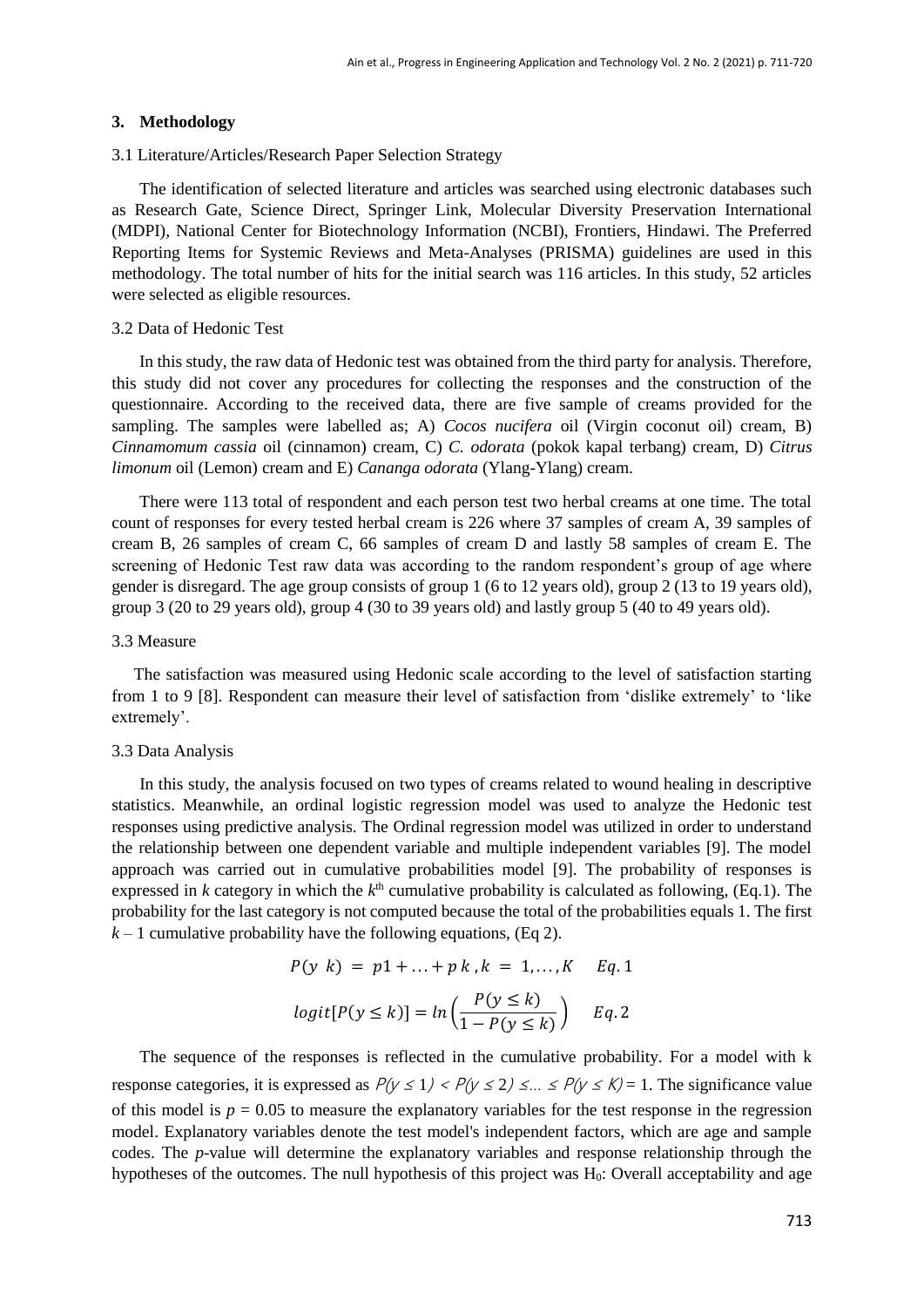are independent or unrelated  $(H_0: p=0)$ ; and  $H_1$ : Overall acceptability and age are related or dependent on each other (H<sub>1</sub>∶p≠0). All data analyses in this study were performed using MiniTab software.

#### **4. Results and Discussion**

#### 4.1 Malaysian Herbal Plants for Wound Healing

There are six Malaysian plants chosen based on the reading from all the listed articles, which are related with wound healing ability. All of them were identified to exhibit antioxidant potency which is significant for wound healing. Phytochemicals related to antioxidant compounds were further identified according to each plant, such as *Chromolaena odorata* (quercetin, quarcetagetin, kaempferol, kaempferide, scutellarein tetramethylether); *Cinnamomum cassia* (cinnamaldehyde); *Hibiscus rosasinensis* (quercetin-3-diglucoside, quercetin, kaempferol); *Curcuma longa* (curcumin, demethoxycurcumin, bisdemethoxycurcumin); *Kaempferia galanga* (kaempferol, kaempferide) and *Hibiscus Sabdariffa* (chlorogenic acid, quercetin-3-rutinoside, myricetin-3-arabinogalactoside, gallic acid, kaempferol-3-glucoside).

There are six potential antioxidant compounds that have been analyzed for this research paper, which include scutellarein, cinnamaldehyde, quercetin, curcumin, kaempferol and chlorogenic acid. All these compounds were found to exhibit free radical scavenging activities during wound healing. A review reported that curcumin integrated with collagen matrix with exhibits high level of peroxyl radicals scavenging activity [10]. Next is quercetin and kaempferol that belongs to the same subgroup of flavonoids, which is flavonol. Both compounds were reported to have high levels of antioxidant potency [11]. As for scutellarein, it is found that this compound could promotes angiogenesis for blood vessels regeneration coupled with high antioxidant activity [12]. While chlorogenic acid which can be found in variety of beverages present significant health benefits such as antibacterial, anti-inflammatory and antioxidant properties [13]. Lastly, cinnamaldehyde compound is reported to demonstrate strong antioxidant activity in another derivatives form compared to the natural constituent [14].

However, only four compounds, such as curcumin, cinnamaldehyde, quercetin and kaempferol, have been identified as Nrf2 activators in wound healing signal pathways, resulting in stimulation of the antioxidant response element. These selected plants are depicted in the following Table 1, while Figure 1 shows the list of potential antioxidant structural formula.



#### **Table 1: Name and Figure of Six selected Malaysian Herbal Plants for Wound Healing**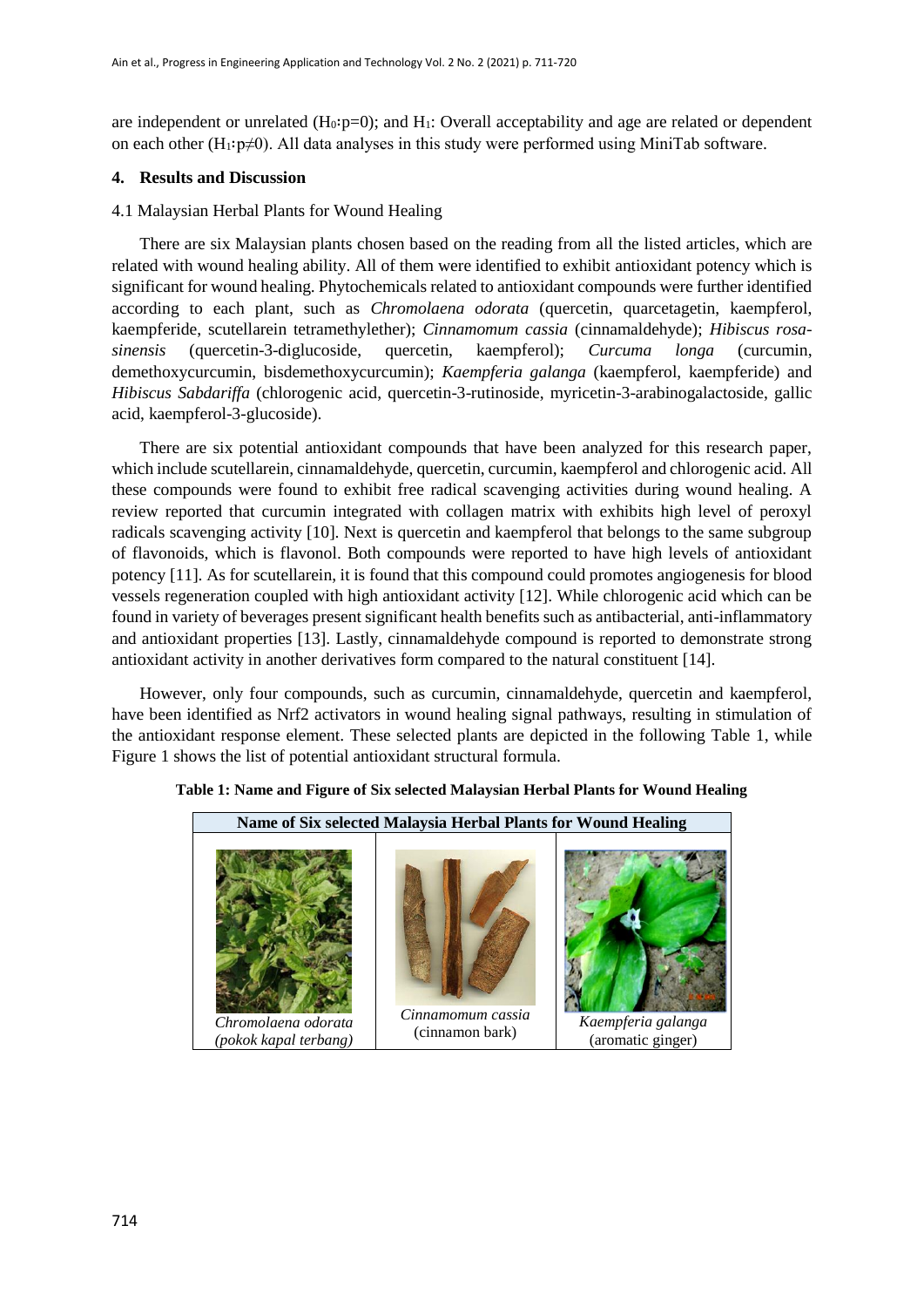

**Figure 1: List of Potential Antioxidant Structural Formula**

## 4.2 Nrf2 Activation

Nuclear factor erythroid 2 (NFE-2)-related factor 2 (Nrf2) is a transcription factor that helps stimulating the antioxidant defence system and regulate excessive ROS generation [15]. In some cases, Nrf2 deficiency may hinder normal wound healing process as the expression of antioxidant cannot suppress the accumulation of ROS [15]. During normal wound healing process, Nrf2 is naturally induced when the cells are under high level of oxidant stress [15]. However, in low level stress condition, Nrf2 will be directed to proteasomal degradation by binding protein called Keap1 [15]. The role of Nrf2 is to stimulate antioxidant response element (ARE) through the transcription of gene inside nucleus. The results are the expression of enzymatic antioxidant such as superoxide dismutase (SOD), peroxiredoxin (PRDX), glutathione peroxidase (GPX) and catalase [15].

#### 4.3 Regulated-Protein Kinases Signalling Pathways

Another possible pathway to activate the Nrf2-antioxidant response element (ARE) is through the protein-mediated enzymes. The structure of protein kinases consists of phosphorylate tyrosine, threonine, and serine residues which is sensitive under oxidative conditions. According to Huang H. C. et al (2000), protein kinases C (PKC) is found to regulate phosphorylated Nrf2 in response to Nrf2 impaired conditions. Meanwhile, in mitogen-activated protein kinases (MAPKs) pathways, the signalling pathways for Nrf2 is triggered under oxidative condition due to serine and threonine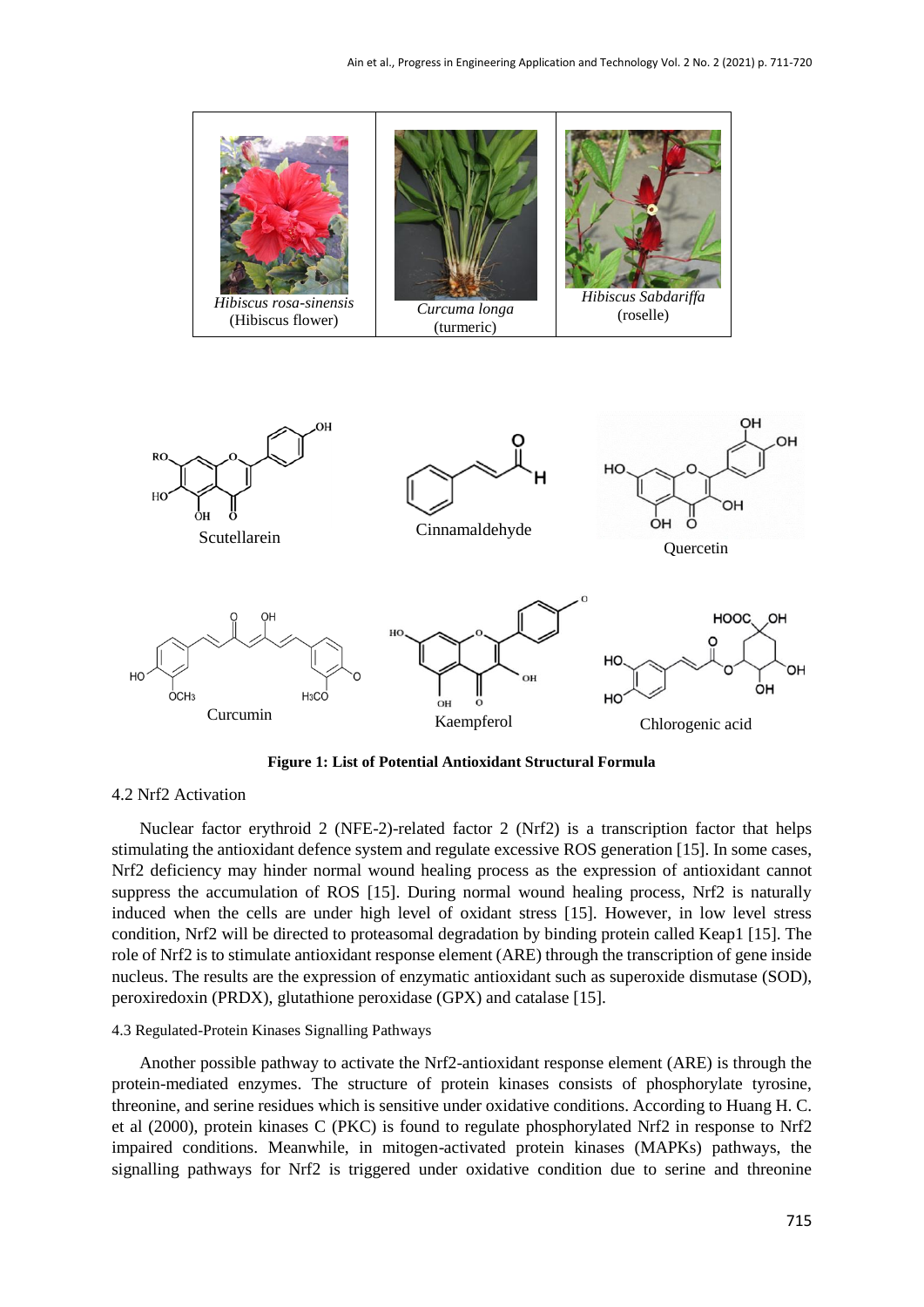sensitivity [16]. Therefore, these protein kinases mediated the stimulation of Nrf2 for further redox modulation in wound healing.

4.5 Potential Mechanism of Nrf2 activation through Selected Antioxidant Substances

The activation of the Nrf2 signalling pathway can be found through the stimulation of natural compound activators. The findings of this research have found that curcumin, cinnamaldehyde, quercetin and kaempferol activate Nrf2 expression during wound healing [17,18,19] Therefore, this allows immediate redox modulation of ROS production during the inflammation phase. Nrf2 will be released from the Keap1 binding and proceed to transcribe the ARE genes in the nucleus. As a result, the expression of enzymatic antioxidative such as superoxide dismutase (SOD), catalase, glutathione peroxidase (GPX), and peroxiredoxin (PRDX) will be deployed to regulate oxidative damage. Curcumin and quercetin are found to stimulate protein-kinases pathways as one of the possible Nrf2 translocation for condition such as Nrf2 deficiency. Table 2 shows the potential role of selected antioxidant substances as Nrf2 signalling pathway and Figure 2 depicts the potential mechanistic pathway of selected natural antioxidant activators. Curcumin, cinnamaldehyde, quercetin, and kaempferol were to be found acted as Nrf2 activator through the intracellular of wound healing where it induced Nrf2 to transcript ARE genes and expressed enzymatic antioxidant as oxidative redox modulation. However, chlorogenic acid and scutellarein was not discovered yet as Nrf2 activators for wound healing due to most study focused on neurodegenerative impact.

| <b>Compounds</b> | <b>Role in Nrf2 Pathway</b> | Model                  |
|------------------|-----------------------------|------------------------|
| Curcumin         | MAPK-Nrf2 Activator         | Diabetic-Induced mice  |
| Cinnamaldehyde   | Nrf <sub>2</sub> Activators | Diabetic-Induced mice  |
| Ouercetin        | MAPK-Nrf2 Activator         | Atopic dermatitis (AD) |
| Kaempferol       | $Nrf2/HO-1$                 | Vascular injury        |
| Chlorogenic acid | NA.                         | <b>NA</b>              |
| Scutellarein     | <b>NA</b>                   | <b>NA</b>              |

**Table 2: Potential Role of Selected Antioxidant Substance in Nrf2 Signalling Pathway**

NA=not available



**Figure 2: Potential Mechanistic Pathway of Selected Antioxidant Substances in Nrf2 Activation of Wound Healing**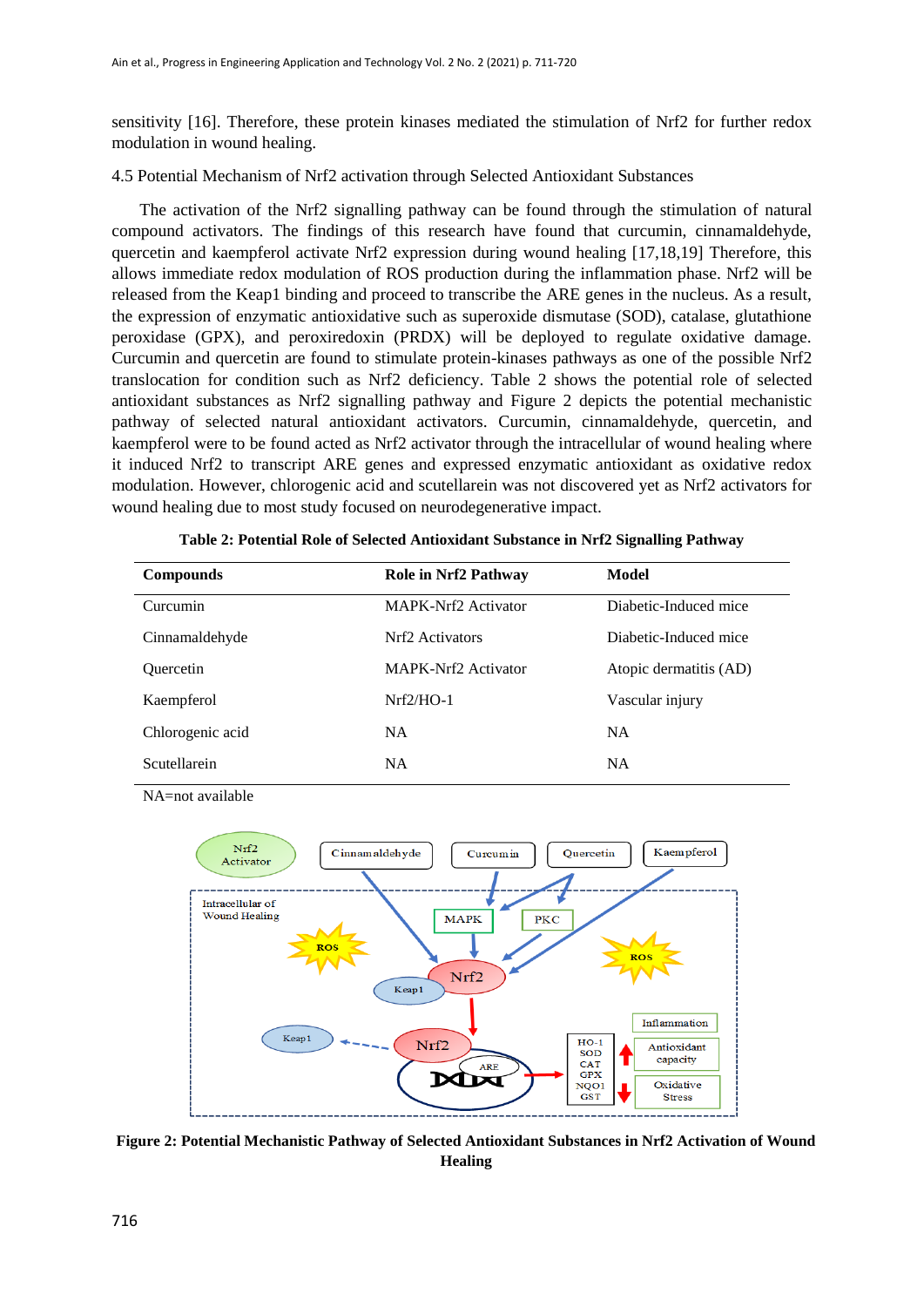#### 4.6 Evaluation on the Acceptance of Consumers towards Herbal Cream

The total responses for each sample were recorded as shown in Table 3. It must be noted that the total of respondents consists of 113 individuals. Each person sampled two creams at one time. The total responses count was 226. The results show that the cream D piqued the interest of consumers, as evidenced by the 66 tested samples.

| <b>Sample Code</b> | % Tested Sample | $N = 226$ |
|--------------------|-----------------|-----------|
|                    |                 |           |
|                    |                 | 39        |
|                    |                 | 26        |
|                    | 29              | 66        |
| F                  |                 | 58        |

| <b>Table 3: Total of Responses</b> |  |  |  |
|------------------------------------|--|--|--|
|------------------------------------|--|--|--|

#### **Table 4: Performance of Ordinal Logistic Model**

|         | Sample Code % Concordant % Discordant |      | %Ties | Somers' D | Goodman-<br><b>Kruskal</b><br>Gamma | <b>P</b> =value |
|---------|---------------------------------------|------|-------|-----------|-------------------------------------|-----------------|
| Group 1 | 76.6                                  | 2.6  | 20.8  | 0.74      | 0.93                                | 0.001           |
| Group 2 | 47.1                                  | 30.7 | 22.1  | 0.16      | 0.21                                | 0.832           |
| Group 3 | 58.8                                  | 20.5 | 20.6  | 0.38      | 0.48                                | 0.000           |
| Group 4 | 57.1                                  | 24.1 | 18.9  | 0.33      | 0.41                                | 0.254           |
| Group 5 | 49.4                                  | 30.8 | 29.8  | 0.29      | 0.41                                | 0.590           |

**(Between the Response Variable and Predicted Probabilities)**

According to Table 4, the ordinal regression model analysis computed the p=value for each group of age variables in order to determine the test hypotheses. The p-value for Group 1 is  $p=0.001$ . Thus, this model of group 1, null hypothesis is rejected as overall acceptability and age are related or dependent on each other. The p-value  $\leq 0.05$  hence it can be concluded that group 1 test model is statistically significant. Group 2 has p-value of 0.832 which is larger than significance value of the test model, 0.05. Thus, this model of group 2, null hypothesis is not rejected as overall acceptability and age are independent or unrelated.

The p-value of group 3 is  $p=0.000$ . The significance value of the test model remained the same which is 0.05. It is concluded that the p-value of group 3 is less than the significance value of the test model, 0.05. Thus, this model of group 3, null hypothesis is rejected as overall acceptability and age are related or dependent on each other. Next is the p-value of group 4 is p=0.254. The significance value of the test model remained the same which is 0.05, thus null hypothesis of group 4 is not rejected where (H0: p=0), the overall acceptability and age can be independent or unrelated. The p-value of group 5 is p=0.590 which is higher than 0.05, thus, this model of group 5 null hypothesis is not rejected where,  $(H<sub>0</sub>: p=0)$ , the overall acceptability and age can be independent or unrelated.

Somers' D (S-delta) and Goodman-Kruskal Gamma (K-gamma) value indicate the performance of the predictive model using the differential percentage between three pairs of results which were concordant, discordant and tied. Each interpretation of value is dependent on the percentage of concordant. For group 1 summary of predictive measurement in Table 4, the value of S-delta is 0.74 and K-gamma is 0.93 which indicates strong performance of this model for group of age 6 to 12. Therefore, this test model was relevant for group 1. For group 2 summary of predictive measurement, the value of S-delta is 0.16 and K-gamma is 0.21 which indicates the low concordant percentage affect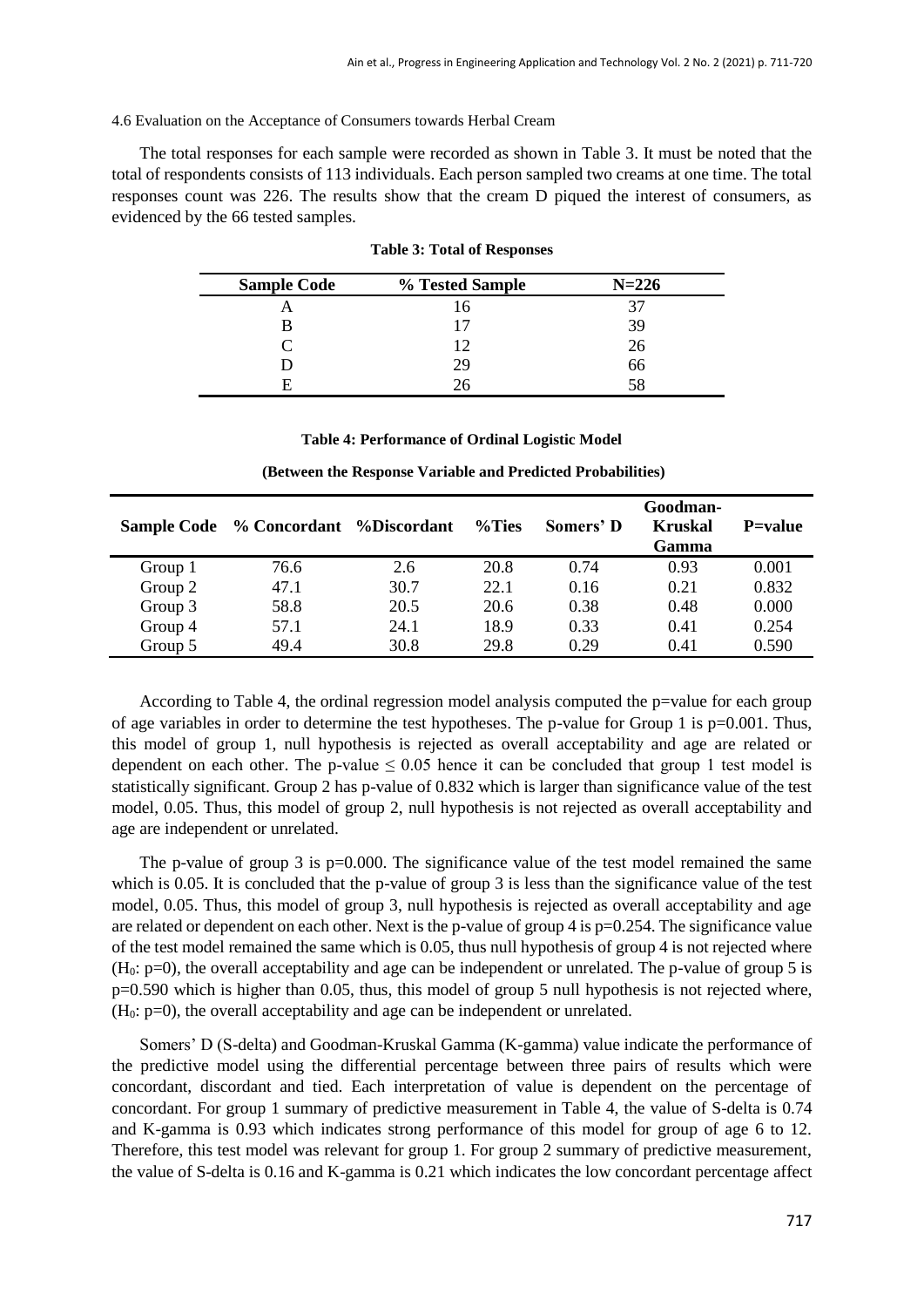the predictive performance of this model for group 2. In the summary of group 3 predictive measurement, the value of S-delta is 0.38 and K-gamma is 0.48 which indicates the moderate concordant percentage differences. Therefore, this model test performance was relevant to be used for group 3. The summary of group 4 predictive measurement, the value of S-delta was 0.33 and K-gamma was 0.41 which indicated a moderate concordant percentage difference due to low differential value between concordant and discordant pairs. Therefore, this model test showed acceptable predictive performance used for group 4. As for the summary of group 5 predictive measurement, the value of Sdelta was 0.29 and K-gamma was 0.41, which indicated a moderate concordant percentage difference. Therefore, this model test showed acceptable predictive performance to be used for group 5. This concluded that the test model of group 5 was reliable.

In descriptive statistic, the frequency of overall acceptability scale was tabulate in Table 5 according to the group variables. The data had summarized the total acceptance towards all five cream samples in each group. In Figure 3, the overall acceptability received the highest value of 34 moderate favorability from group 3, which consists of respondent at the age between 20 to 29 years old. The trend was followed by 31 'like very much' in favorability also from group 3. Thus, these results concluded that a significant trend of acceptance towards herbal cream application among consumers in 20's.

| <b>Frequency</b> |                |                |                                                                      |  |                      |                  |                   |           |                        |
|------------------|----------------|----------------|----------------------------------------------------------------------|--|----------------------|------------------|-------------------|-----------|------------------------|
| <b>Variables</b> | <b>Dislike</b> | <b>Dislike</b> | <b>Dislike</b><br>extremely very much moderately slightly or dislike |  | Dislike Neither like | Like<br>slightly | Like<br>moderatel | Like very | Like<br>much extremely |
| Group 1          |                |                |                                                                      |  |                      |                  |                   |           |                        |
| Group 2          |                |                |                                                                      |  |                      |                  |                   | h         | 12                     |
| Group 3          |                |                |                                                                      |  | 15                   | 20               | 34                | 31        | 12                     |
| Group 4          |                |                |                                                                      |  |                      |                  |                   | 11        |                        |
| Group 5          |                |                |                                                                      |  |                      |                  |                   |           |                        |





**Figure 3: Total Frequency of Favourability Scale**

# **5. Conclusion**

The present study has successfully identified four antioxidant compounds among six selected Malaysian herbal plants as Nrf2 activators for oxidative regulation in wound healing. The collection of articles and research papers was obtained by using multiple electronic databases. This study also found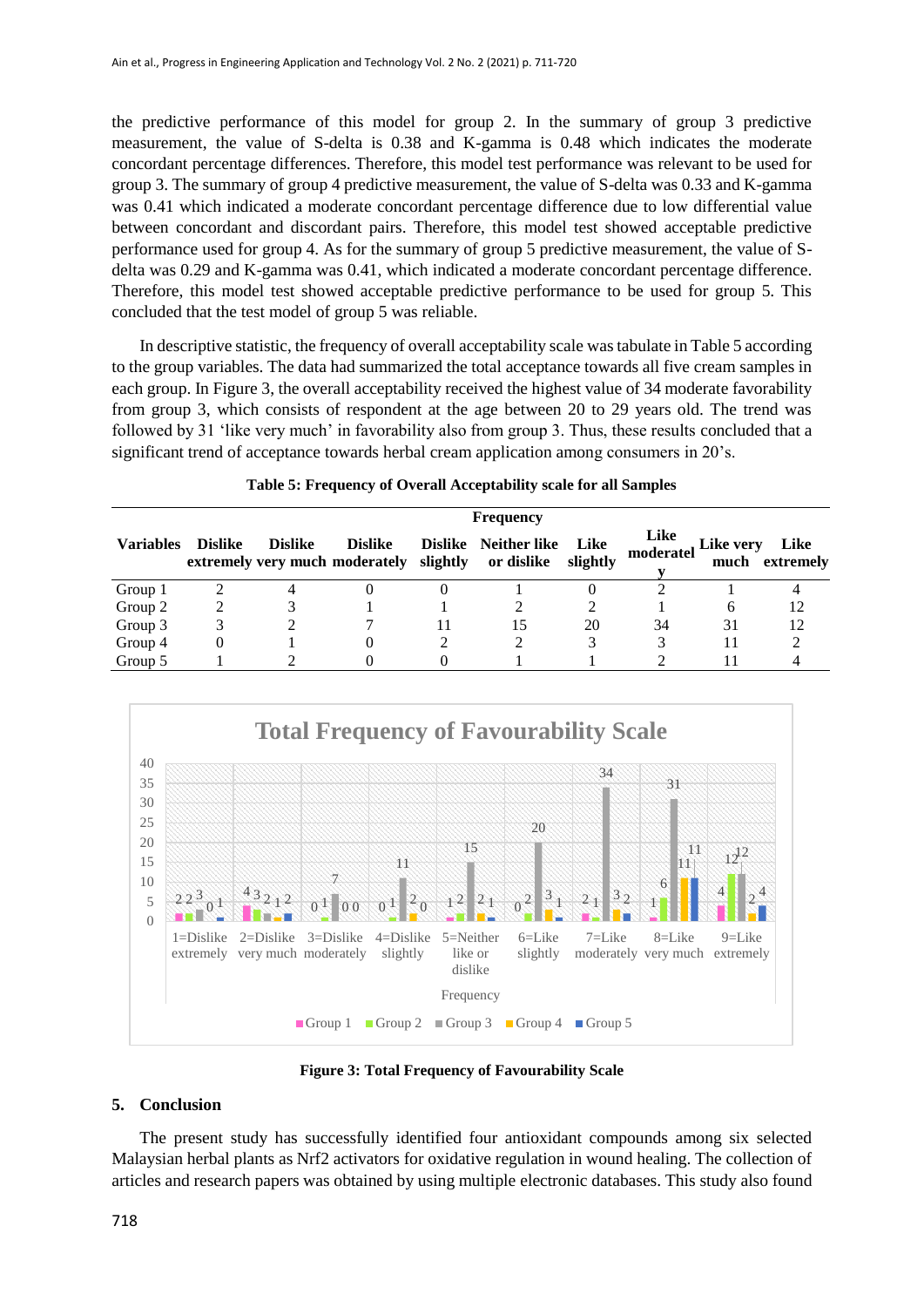that consumers between the ages of 20 until 29 were the most accepting of the use of herbal creams. It is also recommended that the antioxidant compounds of scutellarein and chlorogenic acid should be studied for their effects on Nrf2 through an *in vitro* cell-based assay.

# **Acknowledgement**

This research was made possible through the support of UTHM Contract Grant (H524) and guidance from the Faculty of Engineering Technology, Universiti Tun Hussein Onn Malaysia in writing this research paper.

# **References**

- [1] Vijayaraghavan, K., Rajkumar, J., & Seyed, M. (2017). Efficacy of Chromolaena odorata leaf extracts for the healing of rat excision wounds. Veterinární Medicína, 62(No. 10), 565–578. https://doi.org/10.17221/161/2016-vetmed
- [2] Thomas, S. E. (2014). A Global Perspective on Wound Care. Advances in Wound Care, 3(8), 548-552. doi:10.1089/wound.2013.0460
- [3] Othman, S. N., Lum, P. T., Noor, A. A., Mazlan, N. A., Yusri, P. Z., Ghazali, N. F., . . . Sekar, a. M. (2020). Ten commonly available medicinal plants in Malaysia used for cosmetic formulations – A review. International Journal of Research in Pharmaceutical Sciences, 11(2), 1716-1728. https://doi.org/10.26452/ijrps.v11i2.2073
- [4] Firdous, S. M., & Sautya, D. (2018). Medicinal plants with wound healing potential. Bangladesh Journal of Pharmacology,  $13(1)$ , 41. <https://doi.org/10.3329/bjp.v13i1.32646>
- [5] Velnar, T., Bailey, T., & Smrkolj, V. (2009). The Wound Healing Process: An Overview of the Cellular and Molecular Mechanisms. Journal of International Medical Research, 37(5), 1528–1542. https://doi.org/10.1177/147323000903700531
- [6] Dreifke, M. B., Jayasuriya, A. A., & Jayasuriya, A. C. (2015). Current wound healing procedures and potential care. Materials Science and Engineering: C, 48, 651–662. https://doi.org/10.1016/j.msec.2014.12.068
- [7] Kurahashi, T., & Fujii, J. (2015). Roles of Antioxidative Enzymes in Wound Healing. Journal of Developmental Biology, 3(2), 57–70. https://doi.org/10.3390/jdb3020057
- [8] Lim, J. (2011). Hedonic scaling: A review of methods and theory. Food Quality and Preference. Published. https://doi.org/10.1016/j.foodqual.2011.05.008
- [9] Pratiwi, N. M., & Kismiantini. (2019). Implementing ordinal regression model for analyzing happiness level in Indonesia. Journal of Physics: Conference Series, 1320, 012015. https://doi.org/10.1088/1742-6596/1320/1/012015
- [10] Akbik, D., Ghadiri, M., Chrzanowski, W., & Rohanizadeh, R. (2014). Curcumin as a wound healing agent. Life Sciences,  $116(1)$ , 1-7. https://doi.org/10.1016/j.lfs.2014.08.016
- [11] Batiha, G. E. S., Beshbishy, A. M., Ikram, M., Mulla, Z. S., El-Hack, M. E. A., Taha, A. E., Algammal, A. M., & Elewa, Y. H. A. (2020). The Pharmacological Activity, Biochemical Properties, and Pharmacokinetics of the Major Natural Polyphenolic Flavonoid: Quercetin. Foods, 9(3), 374. https://doi.org/10.3390/foods9030374